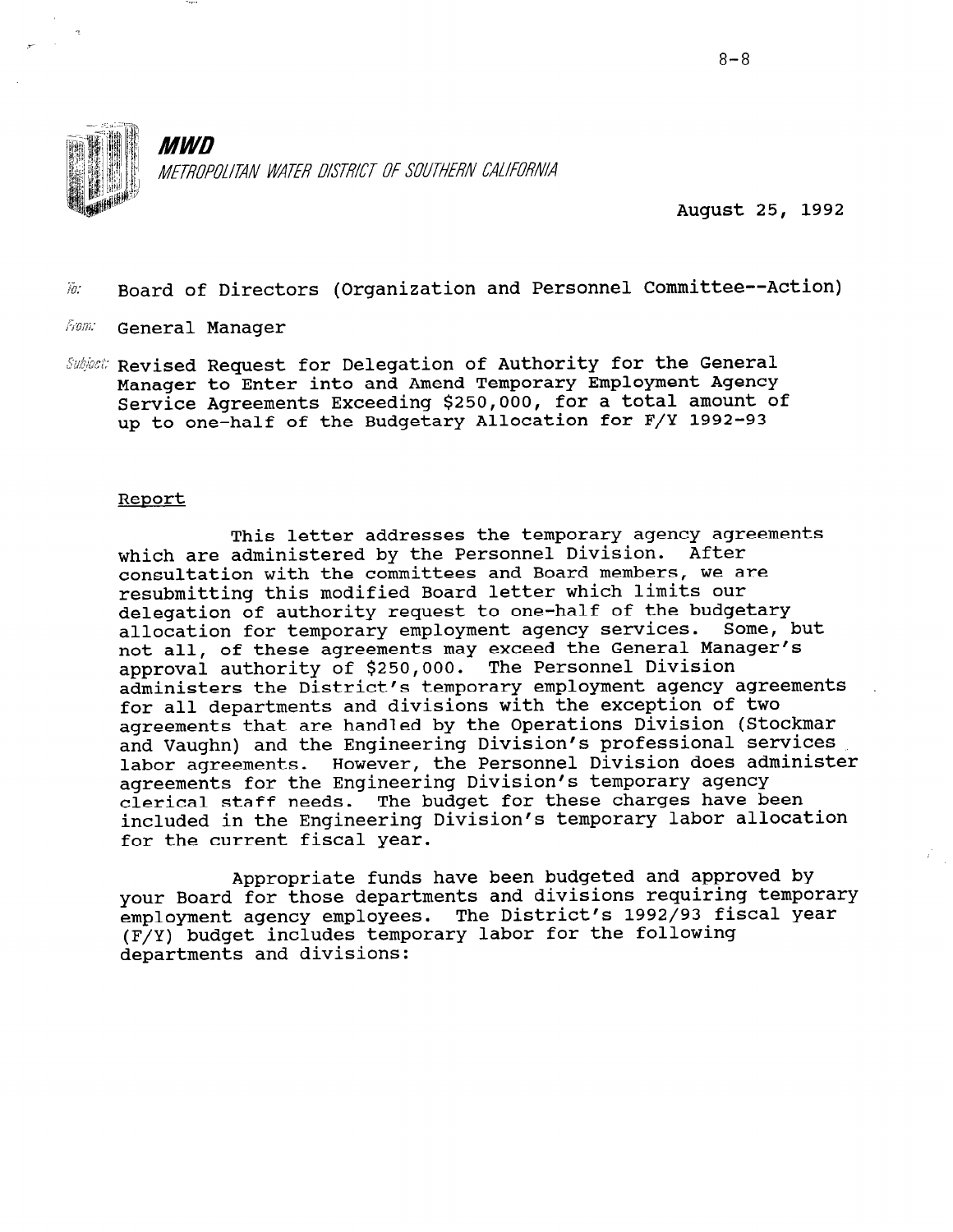Board of Directors -2- -2- August 25, 1992

| Amount Budgete |
|----------------|
| 132,000<br>\$. |
| 3,014,000      |
| 80,676         |
| 347,000        |
| 574,000        |
| 130,000        |
| 64,000         |
| 71,100         |
| 346,700        |
| 220,000        |
| 976,500        |
| 375,000        |
|                |

#### Total \$6,330,976

This is an increase of \$1.2 million over the 1991-92 projected actual amount of \$5,130,000 spent in F/Y 1991-92. About \$600,000 will be used to perform tests on equipment required to meet minimum requirements of the Surface Water Treatment Rule: to issue permits, plans, and documents associated with new regulations and laws associated with hazardous materials management, waste removal, and associated data collection and analysis; and to provide adequate staff for trip reduction and rideshare program to meet SCAQMD standards. In addition, approximately \$600,000 for computer installation and maintenance, programming services, and hazardous material data collection which were budgeted as general outside services and consulting services in 1991-92 have been reclassified as temporary help in 1992-93, to more accurately describe and account for these services.

To provide the necessary temporary personnel services, it is proposed to amend existing agreements, or enter into new ones with various temporary employment agencies, in amounts totaling no more than \$3,165,588 for 1992-93. This reflects a fifty percent reduction in this budgetary allocation. However, if it becomes necessary, another request may be submitted for authorization in six months for the remaining budgeted funds for authorization in six months for the remaining budgeted funds for<br>temporary agency services.

The ability for the General Manager to exceed the \$250,000 limit provides for greater efficiency and ease of administration. For example, the practice of hiring temporary ddministration. For example, the practice of niffing temporary personner is an effective means to supply all types of personne quickly, for defined periods of the, on a cost-effective basis<br>In certain instances, it has proven to be advantageous to excee In certain instances, it has proven to be advantageous to exceed<br>\$250,000 for specified agencies that have provided excellent services by supplying qualified personnel on extremely short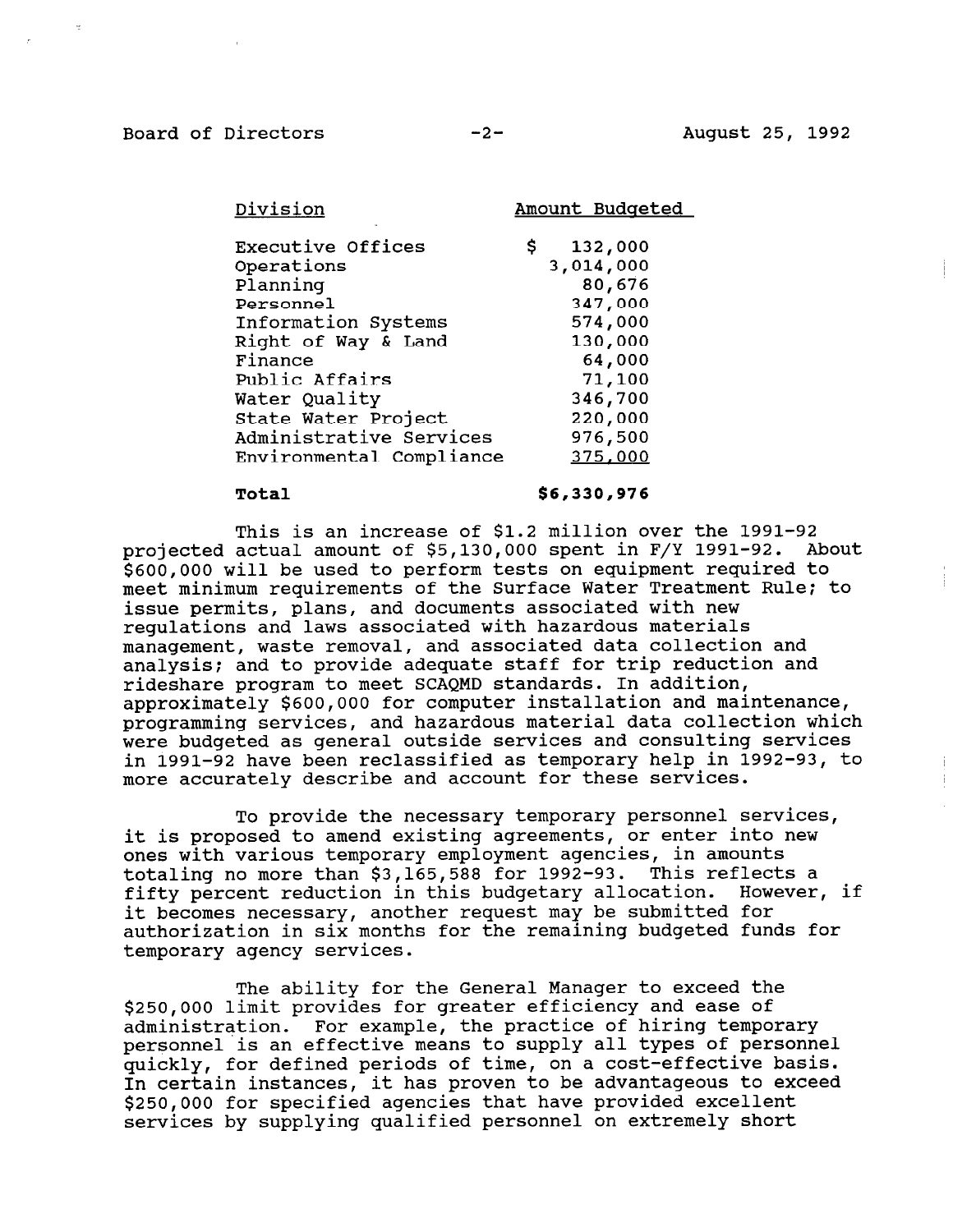#### Board of Directors -3- August 25, 1992

notice. Additionally, many temporary employees have demonstrated that they possess the requisite skills for permanent positions as they become available. Whenever this occurs, these employees are converted to the District permanent positions. In many instances, the agencies which do the greatest business with the District often waive the customary agency placement fee. This is a very important cost-saving measure for the District.

This delegation of authority will also enhance administrative procedures by eliminating lengthy revision processes. Costs are monitored on a continual basis by the Personnel Division using the on-line cost inquiry system. When the money limitation of an agreement is about to be reached, a change order is prepared under this authority and the funds on the agreement are adjusted without the disruption or termination of service that would occur if Board letters were required.

Attachment A provides detailed information regarding the temporary employment agency by listing the expenditures of each department or division during F/Y 1991-92 (excluding the Stockmar and Vaughn contracts administered by Operations). Also shown is the length of assignment, classification, and the number of active or terminated temporary employees which the agency furnished. At the present time, 65 temporary employment agency employees provide services for the District which include basic and specialized clerical duties; unskilled laborers; skilled craft work: technical writing: and professional assignments in categories such as buyers, programmers, computer technicians, and laboratory assistant.

Section 8103(i) of the Administrative Code eliminates the need to competitively bid professional service contracts such as those which have been or will be set up for the purposes explained in this letter.

This action is exempt from the provisions of the California Environmental Quality Act because it can have no significant effect on the physical environment.

### Board Committee Assignment

This letter was referred for action to the Organization and Personnel Committee because of this Committee's jurisdiction over the terms and conditions of employment of all consultants, advisors, and special counsel, pursuant to Administrative Code Section 2471(g).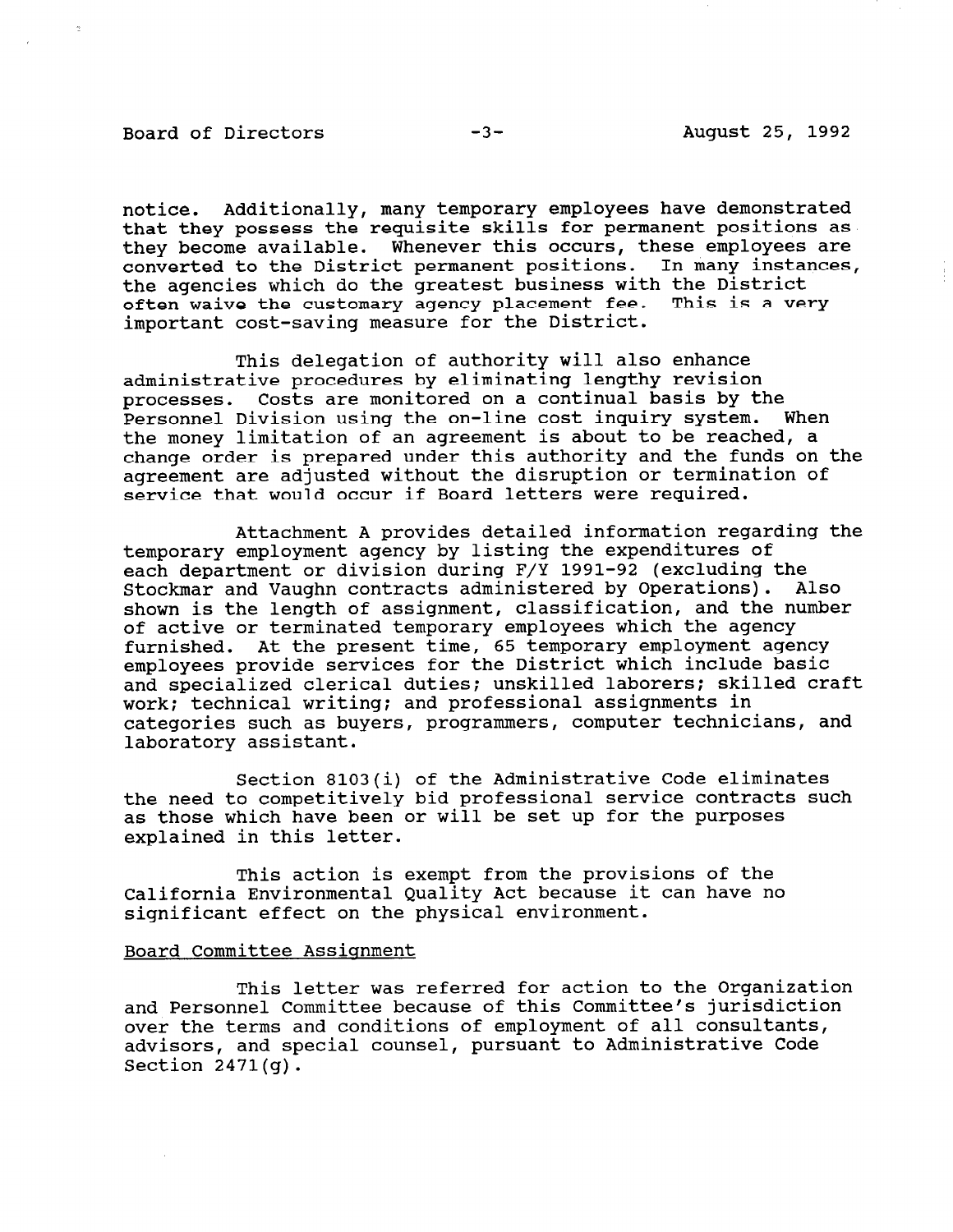Board of Directors

Recommendation

#### ORGANIZATION AND PERSONNEL COMMITTEE FOR ACTION

That the General Manager be authorized to amend existi agreements and enter into new agreements with temporary employment agencies in excess of the \$250,000 limitation with an overall limitation to this delegation of authority to one-half of the total F/Y 1992-93 allocation of \$6,330,976, (or \$3,165,58 substantially in accordance with the terms outlined in this letter, and in forms approved by the General Counsel $\Lambda$ 

 $GB/11$ Attachment s:1111bo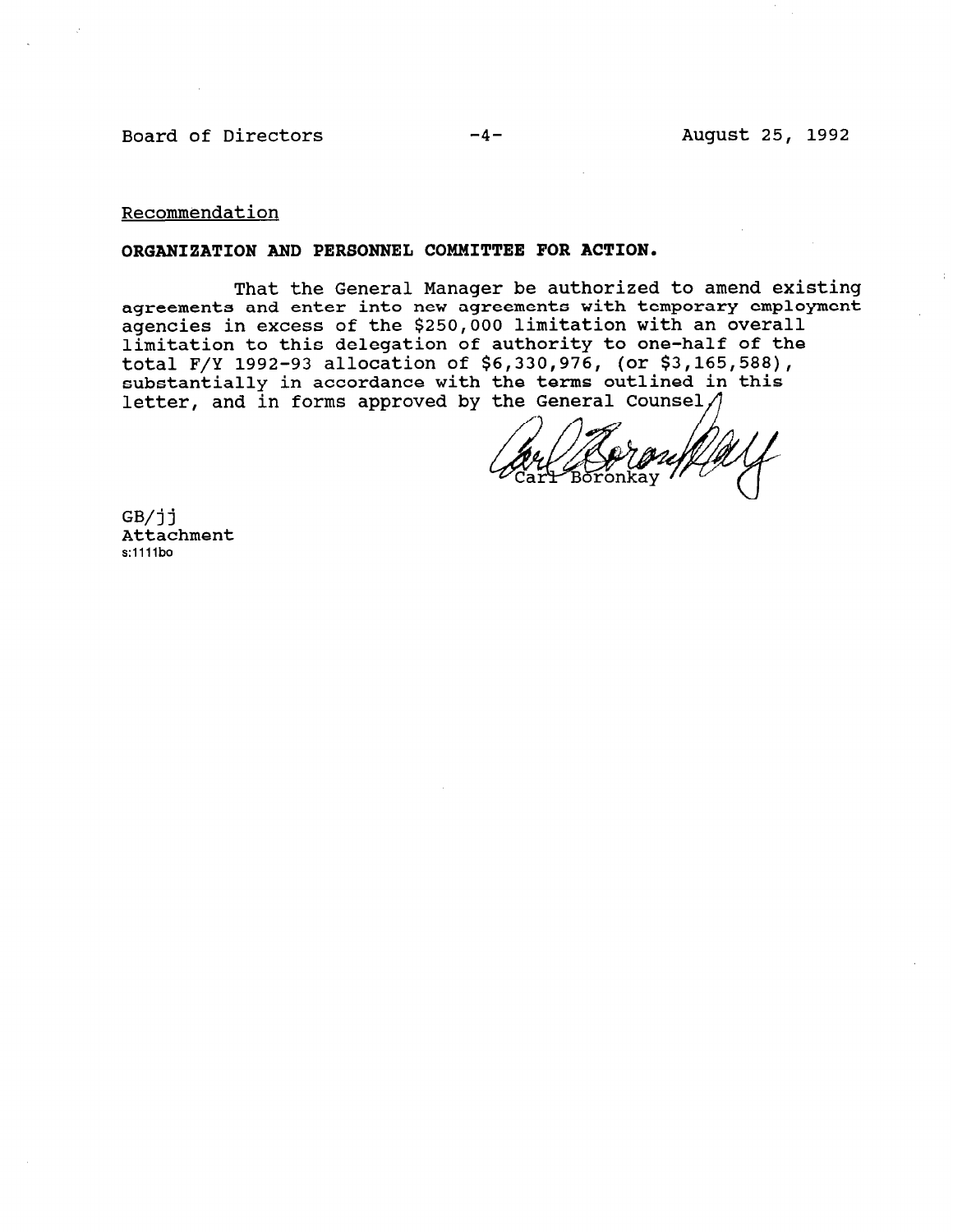# INACTIVE/ACTIVE TEMPORARY EMPLOYMENT AGENCY LIST

ACCOUNTEMPS (Nonminority-Owned Firm)

### Finance Division

| Classification | Rate  | Status     | Length of Assignment |
|----------------|-------|------------|----------------------|
| Int. Clerk     | 17.00 | Terminated | 4 months             |
| Sr. Clerk      | 14.60 | Terminated | 4 months             |
| Jr. Clerk      | 18.70 | Active     | 15 months            |
| Sr. Clerk      | 14.60 | Terminated | 2 months             |

Total: \$67,671.88

ACT ONE (Minority/Woman-Owned)

#### Environmental Compliance

| Classification | Rate  | Status | Length of Assignment |
|----------------|-------|--------|----------------------|
| )SA            | 18.00 | Active | month                |

#### Right of Way & Land Division

| Classification | Rate | Status | Length of Assignment |
|----------------|------|--------|----------------------|
|                | 0C   | Active | month                |

#### Operations Division

| Classification | Rate  | Status     | Length of Assignment |
|----------------|-------|------------|----------------------|
| Laborer        | 11.23 | Terminated | 4 months             |
| Laborer        | 11.23 | Terminated | 2 months             |
| Laborer        | 11.23 | Terminated | 5 months             |
| Laborer        | 11.23 | Terminated | 3 months             |
| Laborer        | 11.23 | Terminated | 4 months             |
| Laborer        | 10.98 | Terminated | 3 months             |
| Laborer        | 10.98 | Terminated | 6 months             |
| Laborer        | 10.98 | Terminated | months               |

Total: \$67,746.03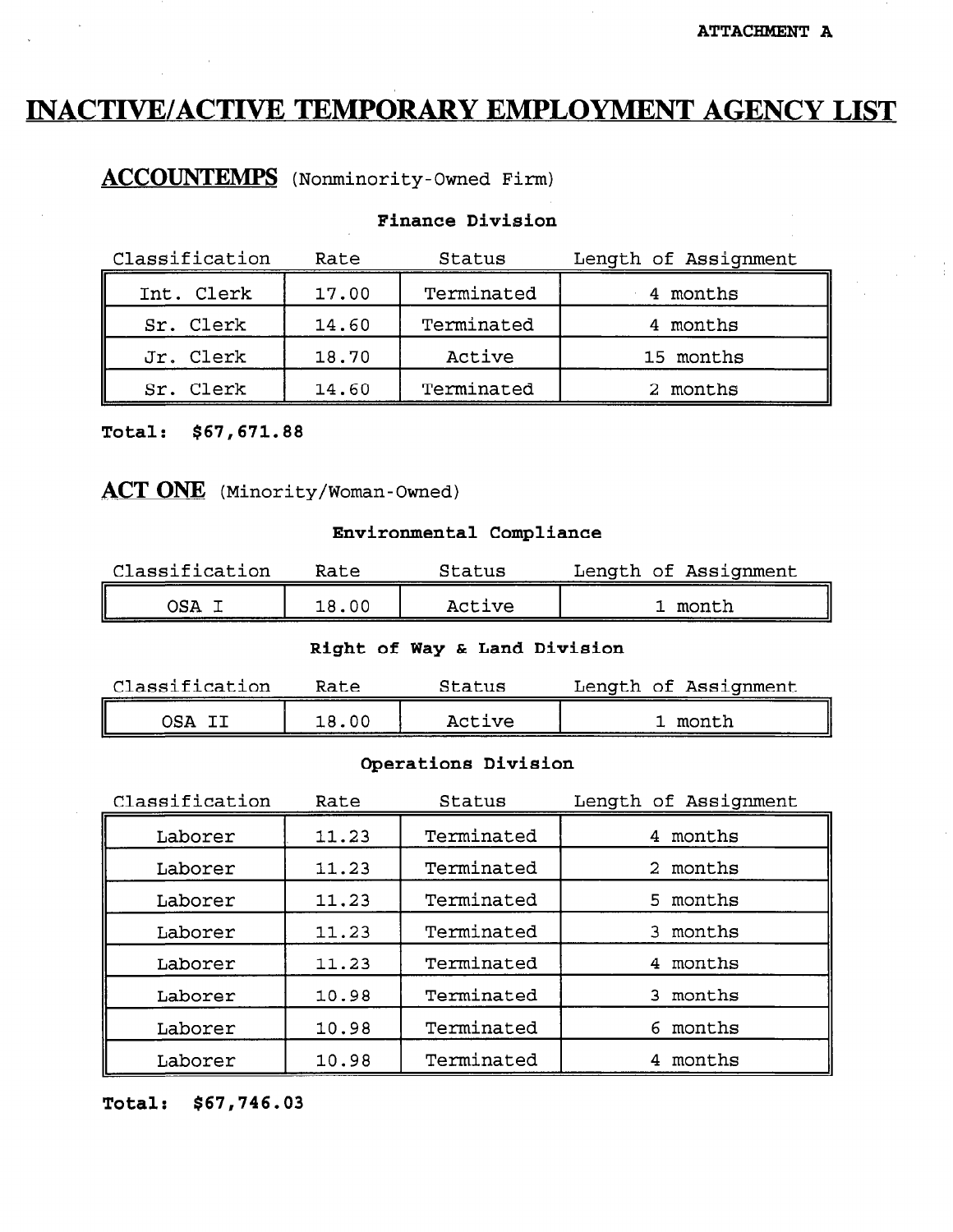# AMERICAN WORK FORCE (Nonminority-Owned)

| Classification | Rate  | Status     | Length of Assignment |
|----------------|-------|------------|----------------------|
| Maintenance    | 16.76 | Active     | 5 months             |
| Maintenance    | 16.76 | Terminated | 24 months            |
| Maintenance    | 15.75 | Active     | months<br>9          |
| Maintenance    | 22.85 | Active     | 10 months            |

Operations Division

Total: \$83,079.77

# APPLE ONE (Nonminority-Owned)

#### Personnel

| Classification  | Rate  | Status     | Length of Assignment |
|-----------------|-------|------------|----------------------|
| Admin. Asst.    | 23.10 | Active     | 17 months            |
| Admin. Asst.    | 23.25 | Active     | 14 months            |
| Sr. Clerk       | 28.00 | Active     | 21 months            |
| Jr. Clerk       | 13.98 | Terminated | 2 weeks              |
| Jr. Clerk       | 13.98 | Terminated | 2 weeks              |
| OSA II          | 16.50 | Terminated | 1 month              |
| OSA II          | 16.50 | Terminated | 1 week               |
| OSA II          | 16.50 | Terminated | 1 month              |
| Admin.<br>Asst. | 23.10 | Terminated | 6 months             |

# Operations

| Classification | Rate  | Status     | Length of Assignment |
|----------------|-------|------------|----------------------|
| Admin. Sec.    | 17.28 | Terminated | 4 months             |
| Sr. Clerk      | 18.60 | Terminated | 12 months            |
| Laborer        | 10.98 | Terminated | 2 weeks              |
| Laborer        | 10.98 | Active     | weeks<br>3.          |
| Laborer        | 10.98 | Active     | weeks<br>3.          |
| Laborer        | 10.98 | Active     | weeks                |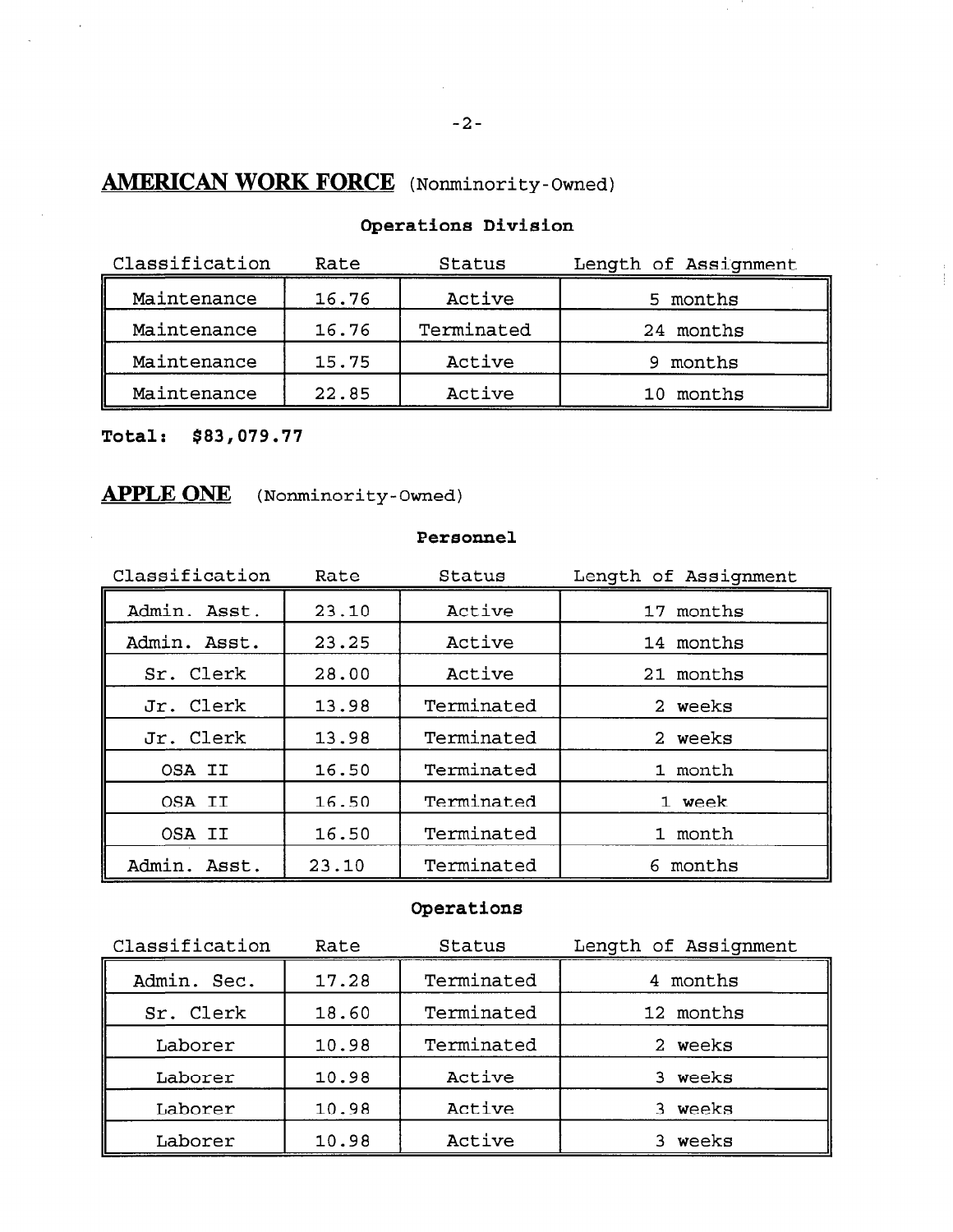# Engineering Division \*

| Classification | Rate  | Status     | Length of Assignment |
|----------------|-------|------------|----------------------|
| Sr. Clerk      | 17.82 | Active     | 15 months            |
| Sr. Clerk      | 13.98 | Active     | 17 months            |
| Secretary      | 17.28 | Terminated | 5 months             |
| Secretary      | 17.28 | Active     | 14 months            |

# State Water Project & Conservation Division

| Classification | Rate  | Status     | Length of Assignment |
|----------------|-------|------------|----------------------|
| OSA I          | 13.98 | Terminated | 1 month              |
| OSA            | 13.98 | Active     | -------<br>2 months  |

#### Administrative Services Division

| Classification | Rate  | Status     | Length of Assignment |
|----------------|-------|------------|----------------------|
| Receptionist   | 14.98 | Terminated | months               |
| מ ⊇ו           | 17.28 | Active     | 13 months            |

Total: \$324,412.39

# BAKER CORP. (Minority/Woman-Owned)

# Environmental Compliance Division

| Classification | Rate  | Status     | Length of Assignment |
|----------------|-------|------------|----------------------|
| OSA II         | 14.85 | Active     | 16 months            |
| Data Entry     | 18.15 | Active     | 10 months            |
| Data Entry     | 20.97 | Active     | 10 months            |
| Data Entry     | 18.15 | Active     | 10 months            |
| OSA I          | 19.80 | Active     | 10 months            |
| OSA I          | 23.10 | Active     | 10 months            |
| Word Proc.     | 19.80 | Terminated | 2 months             |
| OSA I          | 19.80 | Terminated | 1 month              |
| OSA I          | 19.80 | Terminated | 2 weeks              |
| OSA I          | 19.80 | Terminated | 3 months             |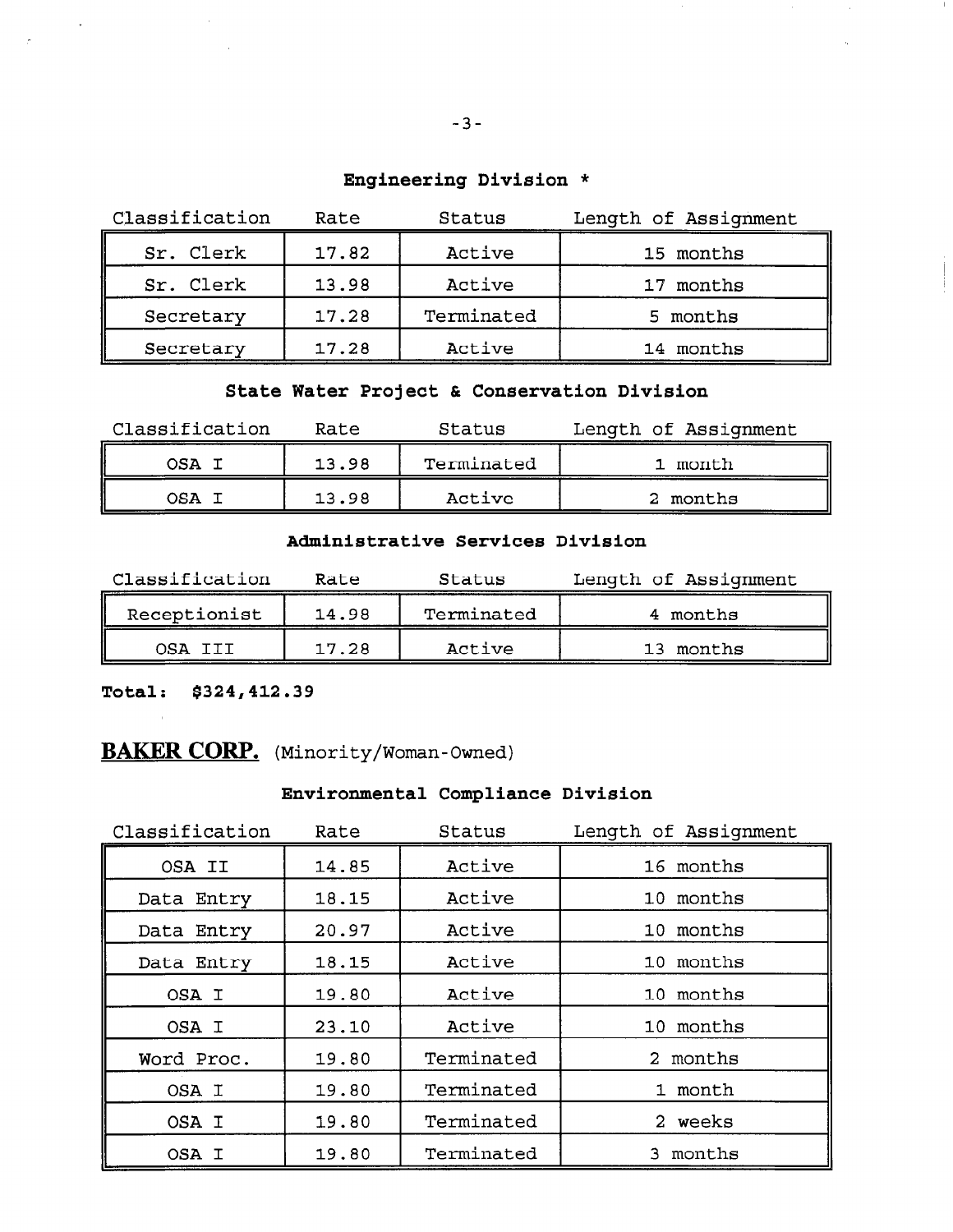# Engineering Division \*

| Classification | Rate  | Status     | Length of Assignment |
|----------------|-------|------------|----------------------|
| OSA II         | 14.85 | Active     | 17 months            |
| OSA II         | 14.85 | Terminated | 3 months             |
| Word Proc.     | 14.85 | Terminated | 4 months             |
| OSA III        | 16.50 | Terminated | 5 months             |

# Operations Division

| Classification | Rate  | Status     | Length of Assignment |
|----------------|-------|------------|----------------------|
| Int. Clerk     | 23.10 | Terminated | 12 months            |
| Int. Clerk     | 20.63 | Terminated | 12 months            |
| Word Proc.     | 16.50 | Terminated | 6 months             |

# Water Quality Division

| Classification | Rate  | Status     | Length of Assignment |
|----------------|-------|------------|----------------------|
| 15 A           | 16.50 | Terminated | months               |

Total: \$324,107.75

CD1 (Nonminority-Owned)

 $\frac{1}{2} \left( \frac{1}{2} \right)^{2}$ 

# Engineering Division \*

| Classification | Rate  | Status | Length of Assignment |
|----------------|-------|--------|----------------------|
| Clerk<br>Sr    | 18.00 | Active | 9 months             |

# Administrative Services Division

| Classification | Rate  | Status | Length of Assignment |
|----------------|-------|--------|----------------------|
| Jr.<br>Buver   | 20.07 | Active | 12 months            |

Total: \$46,163.26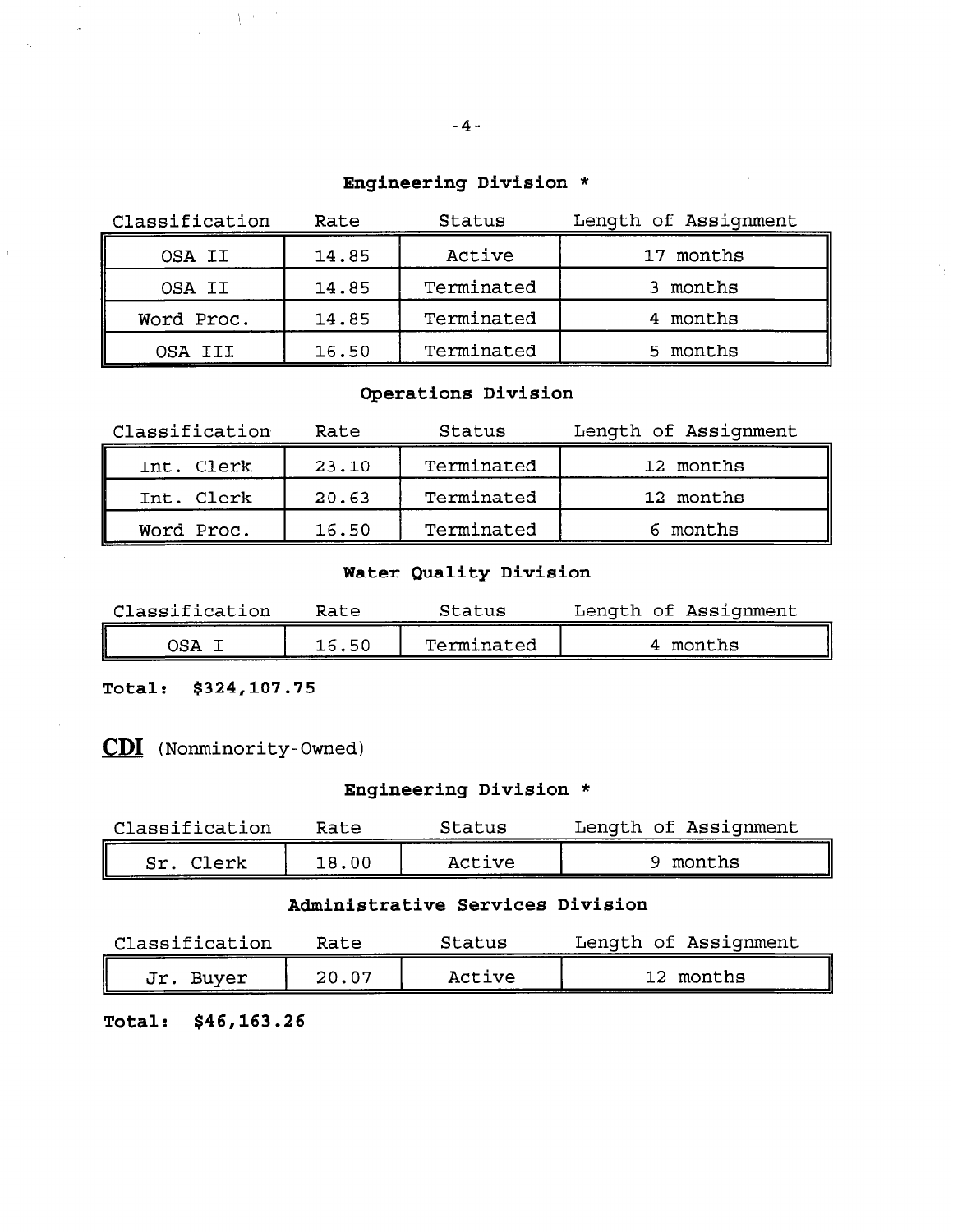# CLAIM NET (Woman-Owned)

### Personnel Division

| Classification  | Rate  | Status     | Length of Assignment |
|-----------------|-------|------------|----------------------|
| Admin.<br>Asst. | 21.60 | Active     | 15 months            |
| Pers. Analyst   | 29.19 | Terminated | 11 months            |

Total: \$51,331.60

# CORPORATE (Minority-Owned)

# Engineering Division \*

| Classification | Rate  | Status     | Length of Assignment |
|----------------|-------|------------|----------------------|
|                | 19.20 | Terminated | 24 months            |

# Operations Division

| Classification | Rate  | Status     | Length of Assignment |
|----------------|-------|------------|----------------------|
| Technician     | 24.00 | Active     | 15 months            |
| Technician     | 24.00 | Active     | 12 months            |
| Programmer     | 40.00 | Active     | 9 months             |
| Technician     | 25.00 | Terminated | 5 months             |

Total: \$197,789.60

# CROWN (Woman-Owned)

#### Personnel Division

| Classification | Rate  | Status     | Length of Assignment |
|----------------|-------|------------|----------------------|
| Word Proc.     | 19.98 | Terminated | 2 months             |

# Legal Division

| Classification | Rate  | Status     | Length of Assignment |
|----------------|-------|------------|----------------------|
| Word Proc.     | 18.50 | Terminated | months               |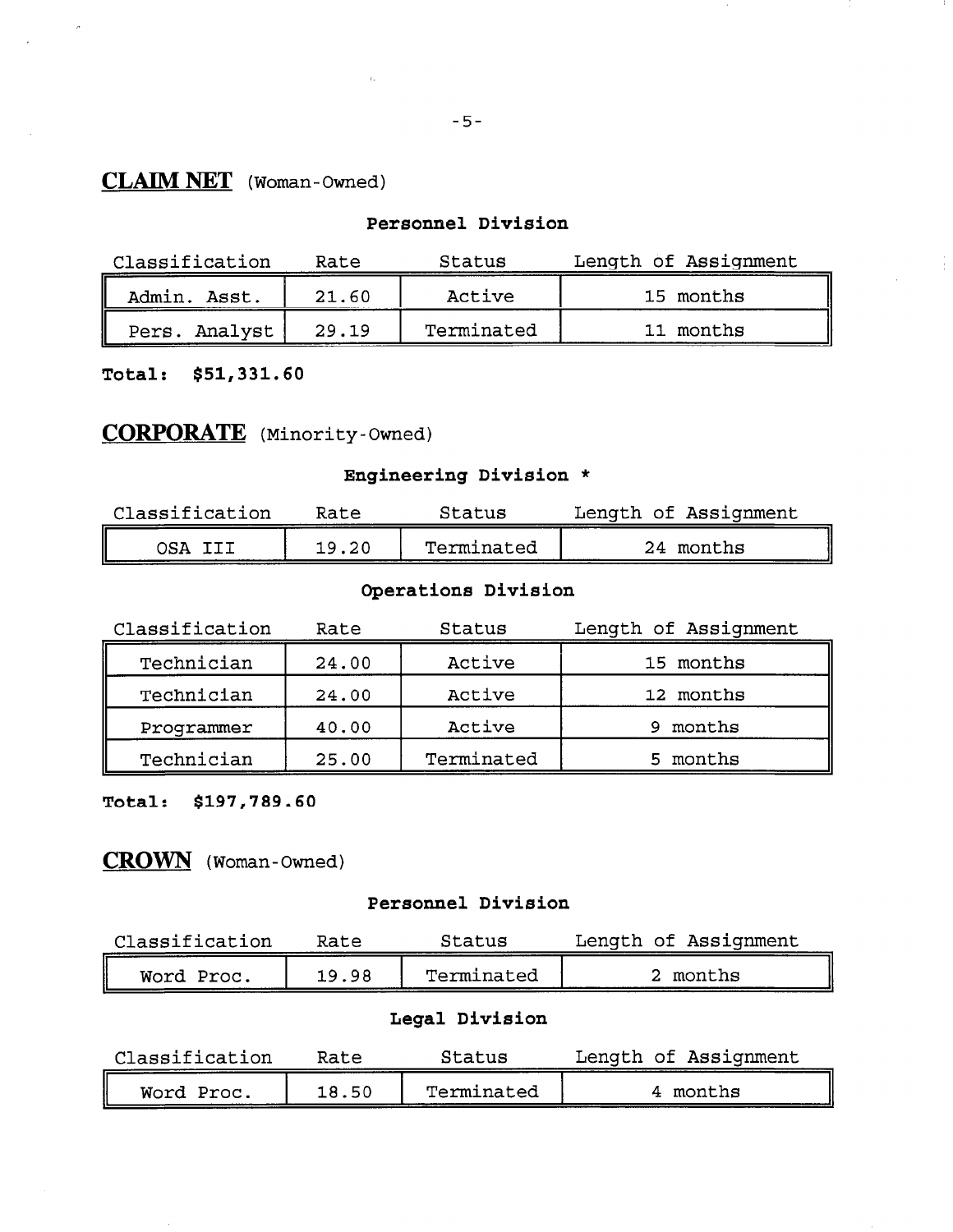# State Water Project & Conservation Division

| Classification | Rate  | Status     | Length of Assignment |
|----------------|-------|------------|----------------------|
| OSA II         | 18.98 | Terminated | 1 week               |
| Word Proc.     | 18.98 | Active     | 9 months             |
| OSA II         | 18.98 | Active     | months               |

#### Administrative Services Division

| Classification | Rate  | Status | Length of Assignment |
|----------------|-------|--------|----------------------|
| Word Proc.     | 20.98 | Active | months               |

#### Finance Division

| Classification | Rate  | Status     | Length of Assignment |
|----------------|-------|------------|----------------------|
| Int. Clerk     | 18.50 | Terminated | months               |
| Int. Clerk     | 18.50 | Terminated | 1 week               |
| Int. Clerk     | 19.98 | Active     | 4 months             |

# Engineering Division \*

| Classification | Rate  | Status | Length of Assignment |
|----------------|-------|--------|----------------------|
| Secretary      | 19.98 | Active | months               |

# Right of Way & Land Division

| Classification | Rate  | Status | Length of Assignment |
|----------------|-------|--------|----------------------|
| Jr<br>Clerk    | 14.00 | Active | months               |

#### Personnel Division

| Classification | Rate  | Status     |  | Length of Assignment |
|----------------|-------|------------|--|----------------------|
| Receptionist   | 14.00 | Terminated |  | dav                  |

Total: \$110,700.00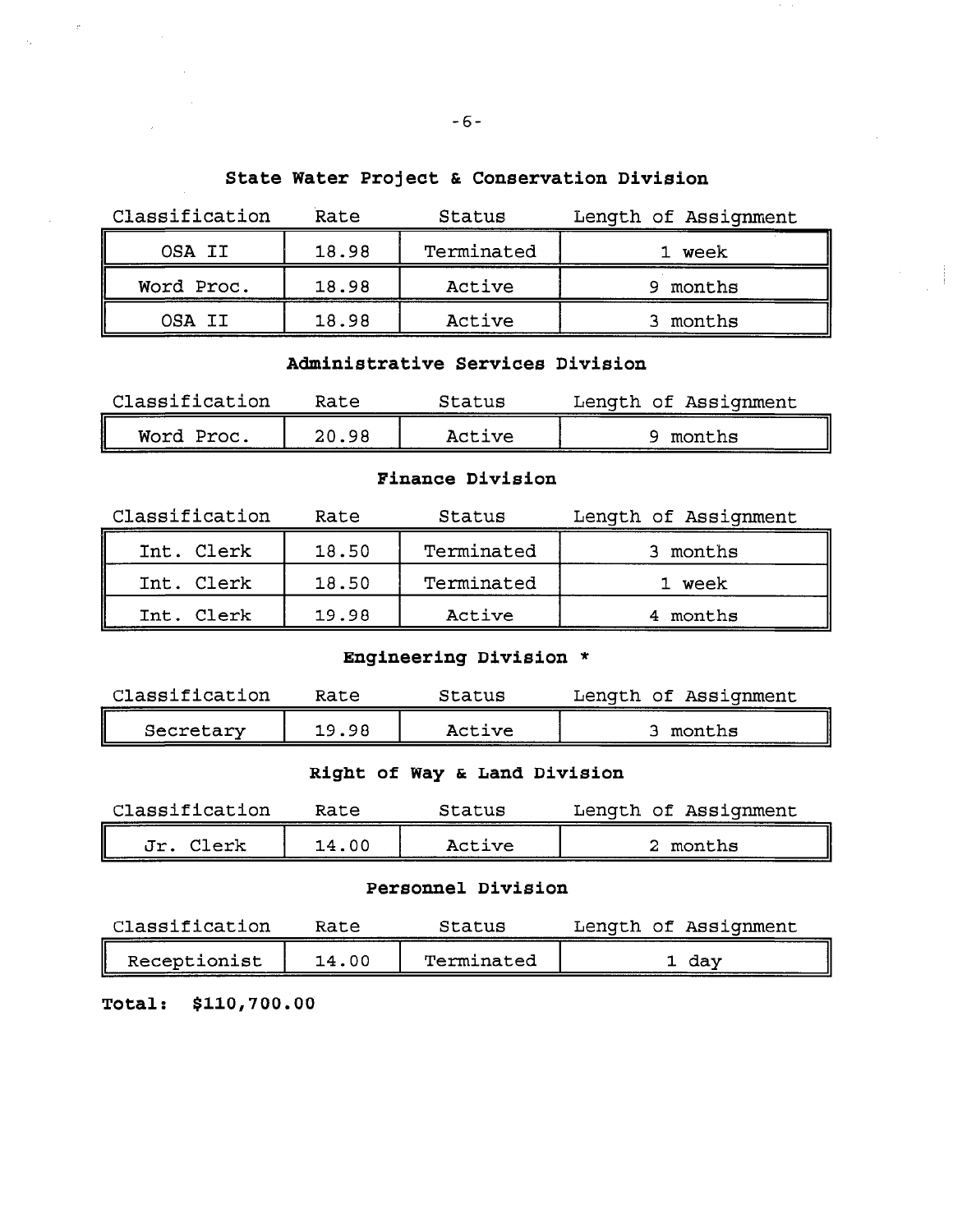### DIVERSIFIED (Nonminority-Ow

#### Operations Division

| Classification |     | Status     | Length of Assignment |
|----------------|-----|------------|----------------------|
| Laborer        | .5C | Terminated | months               |

Total: \$9,090.00

EDP (Nonminority-Owned)

### Information Systems Division

| Classification | Rate  | Status     | Length of Assignment |
|----------------|-------|------------|----------------------|
| Programmer     | 23.00 | Terminated | months               |
| Programmer     | 60.50 | Active     | 12 months            |

Total: \$136,627.01

# ENCORE (Minority/Woman-Owned)

### Right of Way & Land Division

| Classification | Rate  | Status     | Length of Assignment |
|----------------|-------|------------|----------------------|
| OSA II         | 23.00 | Terminated | 6 months             |
| OSA II         | 23.00 | Terminated | 4 months             |
| OSA II         | 23.00 | Terminated | 3 months             |
| OSA II         | 23.00 | Terminated | 11 months            |

State Water Project & Conservation Division

| Classification | Rate  | Status     | Length of Assignment |
|----------------|-------|------------|----------------------|
| OSA            | 18.00 | Terminated | 12 months            |

Total: \$160,848.56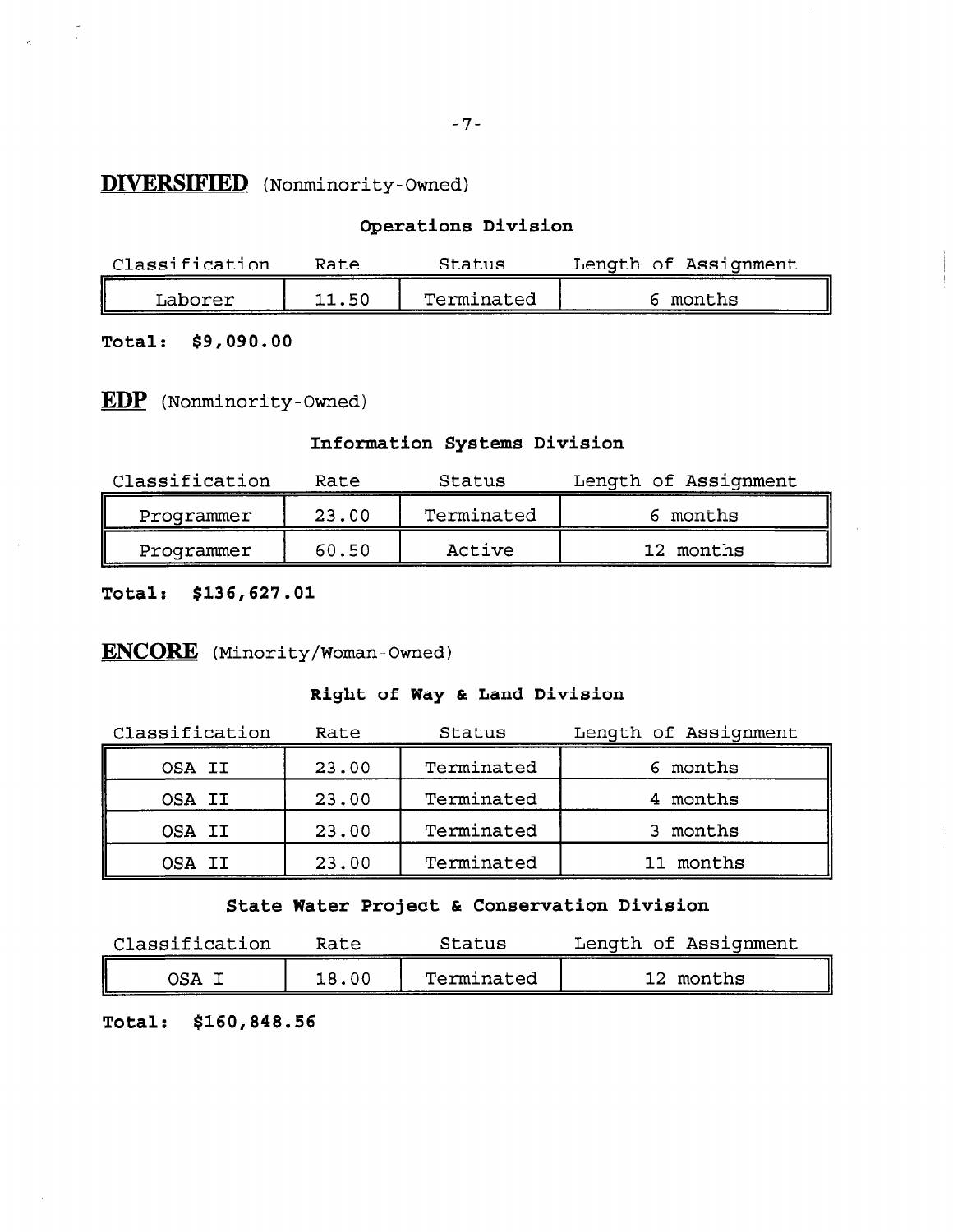# H. L. YOH (Nonminority-Owned)

#### Personnel Division

| Classification | Rate  | Status     | Length of Assignment |
|----------------|-------|------------|----------------------|
| Nurse          | 45.00 | Terminated | months               |

Total: \$20,728.40

# KELLY (Nonminority-Owned)

# Engineering Division \*

| Classification | Rate  | Status     | Length of Assignment |
|----------------|-------|------------|----------------------|
| Secretary      | 18.85 | Terminated | 4 months             |
| Jr. Clerk      | 15.75 | Active     | 13 months            |
| OSA I          | 18.20 | Active     | months               |

#### Finance Division

| Classification | Rate  | Status     | Length of Assignment |
|----------------|-------|------------|----------------------|
| Secretary      | 15.90 | Terminated | weeks                |

#### Information Systems Division

| Classification | Rate  | Status | Length of Assignment |
|----------------|-------|--------|----------------------|
| Sr. Clerk      | 26.07 | Active | 12 months            |
| Data Entry     | 13.45 | Active | months               |

### State Water Project & Conservation Division

| Classification | Rate  | Status | Length of Assignment |
|----------------|-------|--------|----------------------|
| בקצנ           | 18.85 | Active | months<br>14         |

#### Legal Division

| Classification | Rate  | Status | Length of Assignment |
|----------------|-------|--------|----------------------|
| Secretary      | 18.85 | Active | months               |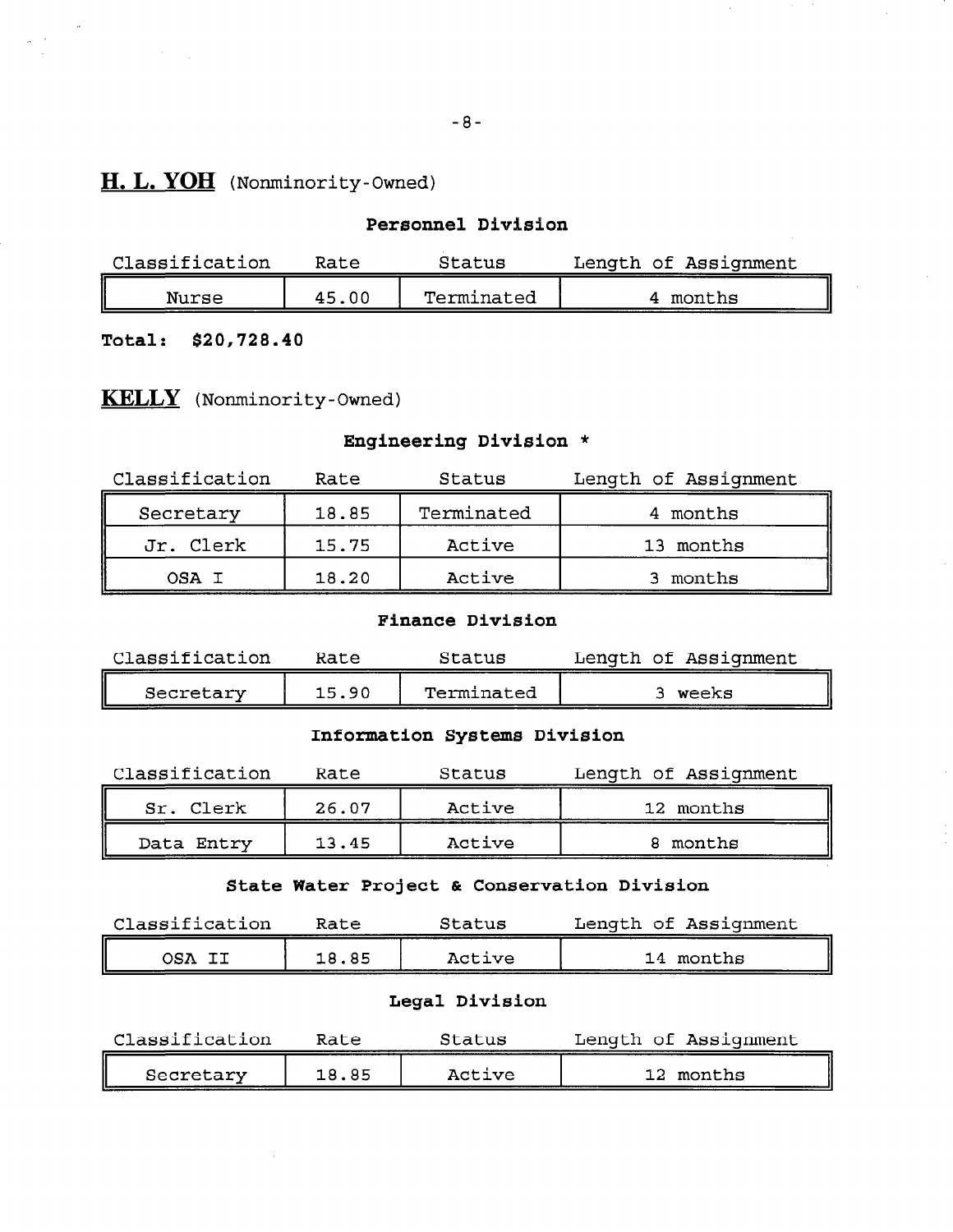#### Personnel Division

| Classification | Rate  | Status     | Length of Assignment |
|----------------|-------|------------|----------------------|
| OSA            | 18.85 | Terminated | months               |
| בΩר            | 18.85 | Terminated | 4 months             |

# Environmental Compliance Division

| Classification | Rate | Status | Length of Assignment |
|----------------|------|--------|----------------------|
| OSA            | . 85 | Active | month                |

#### Administrative Services Division

| Classification | Rate  | Status     | Length of Assignment |
|----------------|-------|------------|----------------------|
| OSA T          | 14.25 | Terminated | weeks                |
| OSA T          | 14.25 | Terminated | 3 weeks              |
| NSA T          | 14.25 | Terminated | weeks                |

### Planning Division

| Classification | Rate  | Status     | Length of Assignment |
|----------------|-------|------------|----------------------|
| OSA III        | 18.85 | Terminated | 1 day                |
| Jr. Clerk      | 11.70 | Active     | weeks                |

Total: \$240,986.32

# LAB SUPPORT (Nonminority-owned)

### Water Quality Division

| Classification | Rate  | Status     | Length of Assignment |
|----------------|-------|------------|----------------------|
| Technician     | 20.50 | Terminated | 2 months             |
| Technician     | 20.50 | Terminated | 1 month              |
| Technician     | 23.75 | Terminated | 2 months             |

### Total: \$27,597.08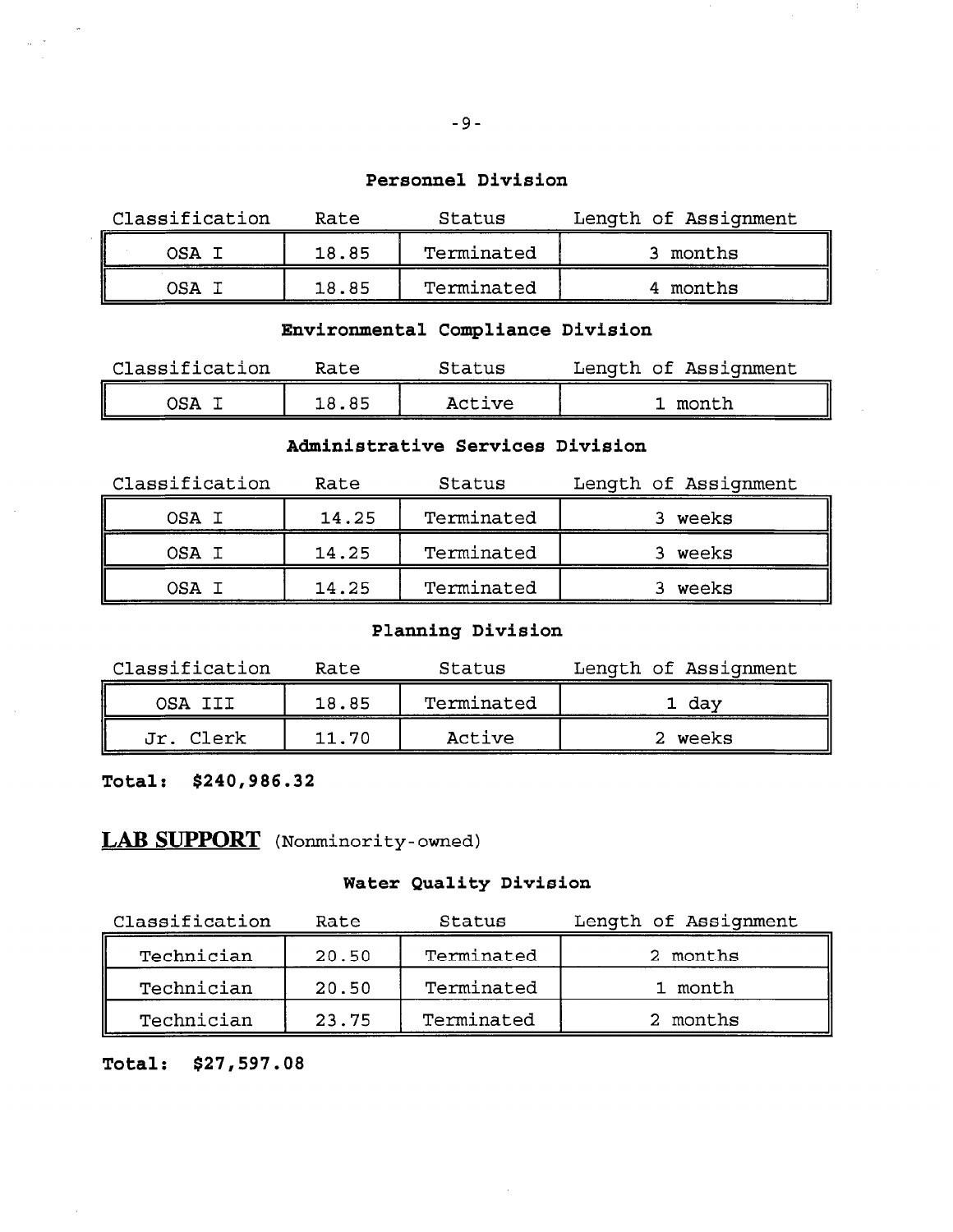# PRO-TRAVEL (Minority/Woman-Owned)

### Administrative Services Division

| Classification | Rate  | Status     | Length of Assignment |
|----------------|-------|------------|----------------------|
| Travel Agent   | 22.50 | Terminated | 3 months             |
| Travel Agent   | 22.50 | Terminated | 3 months             |
| Travel Agent   | 22.50 | Active     | weeks                |

Total: \$41,309.73

 $\frac{1}{\sqrt{2\pi}}\left(\frac{1}{2}\right)^{2}$ 

# SECOND CAREERS (Non-profit Organization)

### Information Systems Division

| Classification | Rate  | Status | Length of Assignment |
|----------------|-------|--------|----------------------|
| Jr. Clerk      | 14.30 | Active | As needed            |
| Jr. Clerk      | 14.30 | Active | As needed            |

Total: \$7,292.53

# TRIPLE T (Nonminority-owned)

# Right of Way & Land Division

| Classification | Rate  | Status     | Length of Assignment |
|----------------|-------|------------|----------------------|
| Engineer       | 40.60 | Terminated | 4 months             |

Total: \$11,642.05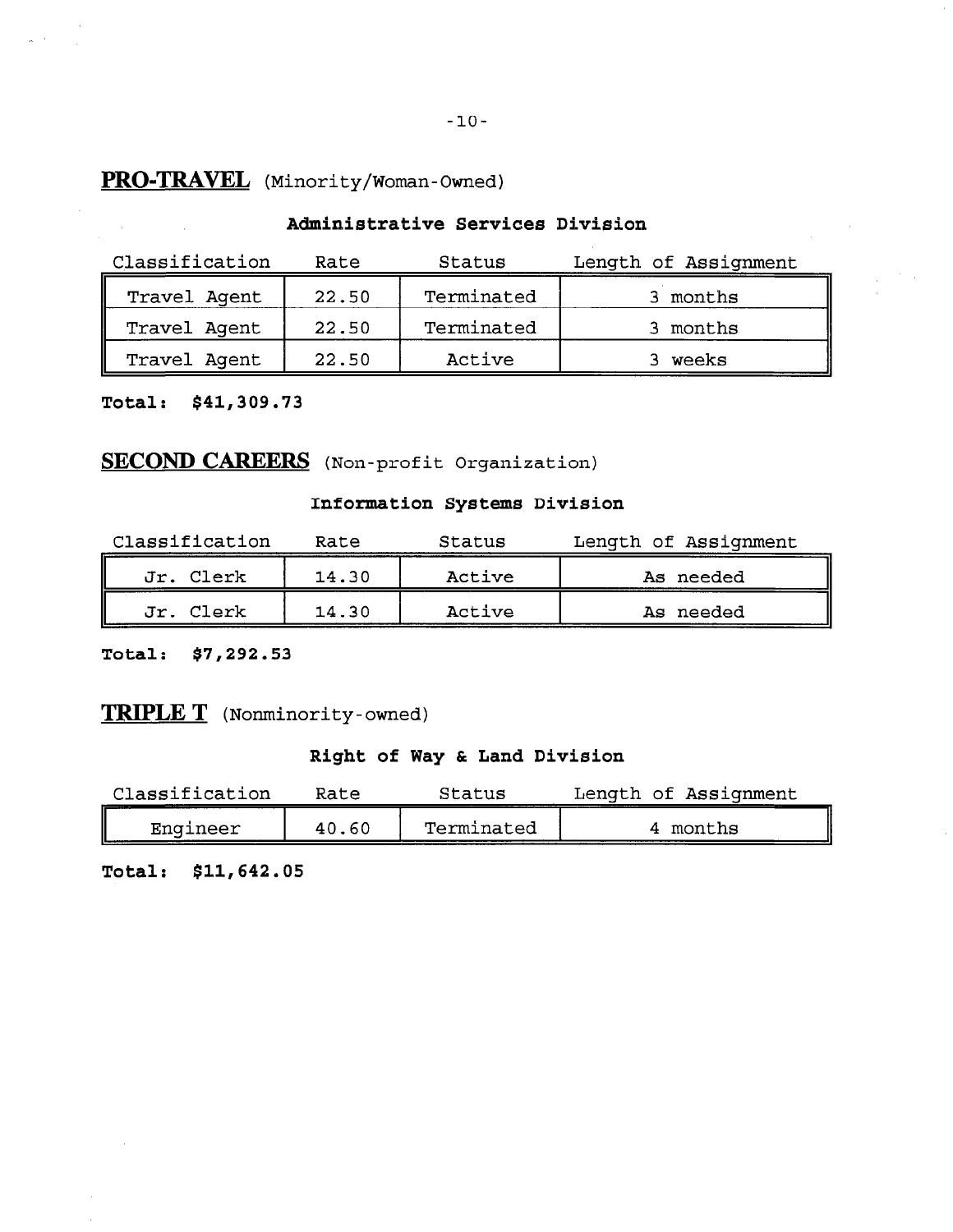# VOLT (Nonminority-owned)

| Classification | Rate  | Status     | Length of Assignment |
|----------------|-------|------------|----------------------|
| Receptionist   | 16.16 | Terminated | 3 months             |
| Util. Clerk    | 16.16 | Terminated | 12 months            |
| Jr. Clerk      | 16.16 | Terminated | months<br>8.         |
| OSA II         | 24.48 | Terminated | 11 months            |
| Sr. Clerk      | 25.09 | Active     | 17 months            |
| OSA II         | 20.41 | Active     | 1 months             |
| Receptionist   | 15.16 | Active     | months<br>8          |

#### Personnel Division

# Environmental Compliance Division

| Classification | Rate  | Status     | Length of Assignment |
|----------------|-------|------------|----------------------|
| OSA II         | 22.45 | Active     | 1 months             |
| Clerk<br>Int.  | 15.16 | Terminated | 2 months             |

#### Executive Offices Division

| Classification | Rate  | Status     | Length of Assignment |
|----------------|-------|------------|----------------------|
| Secretary      | 20.41 | Terminated | months               |

# Administrative Services Division

| Classification | Rate  | Status     | Length of Assignment |
|----------------|-------|------------|----------------------|
| Jr. Clerk      | 13.83 | Terminated | 13 months            |
| Jr. Clerk      | 14.33 | Terminated | 9 months             |
| Buyer<br>Jr.   | 24.48 | Terminated | 6 months             |
| Storekeeper    | 15.98 | Active     | 16 months            |
| Storekeeper    | 15.98 | Active     | 12 months            |
| Buyer          | 30.10 | Active     | 14 months            |
| Jr. Clerk      | 14.55 | Active     | months               |
| Jr. Clerk      | 14.33 | Active     | 2 months             |